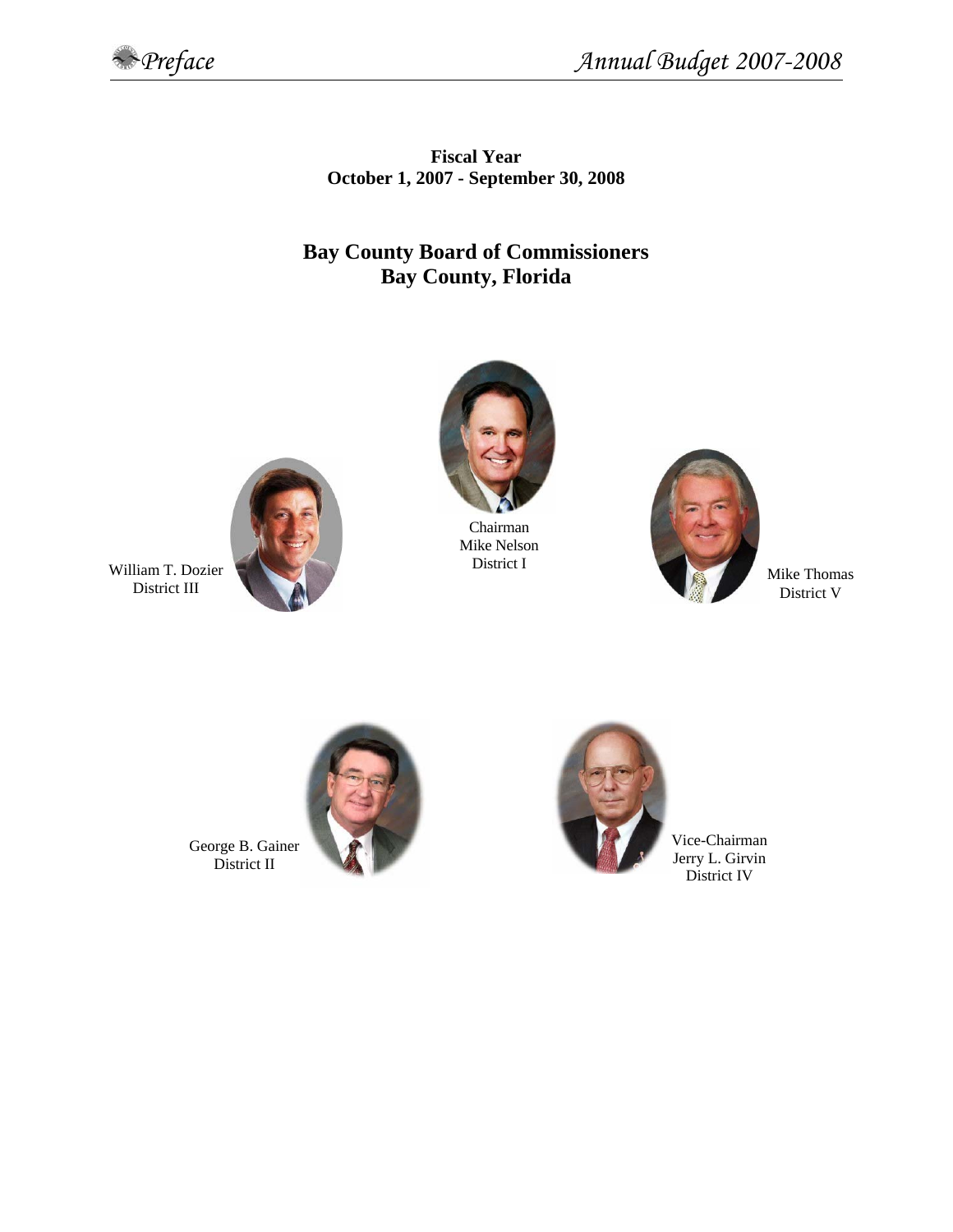#### **CONSTITUTIONAL OFFICERS**

Harold Bazzel, Clerk of Circuit Court Mark Andersen, Supervisor of Elections Zane Spitzer, Property Appraiser Peggy Brannon, Tax Collector Frank McKeithen, Sheriff

#### **APPOINTED OFFICIALS**

Edwin L. Smith, County Manager

## **ADMINISTRATION**

Edwin L. Smith, County Manager Daniel Shaw, Assistant County Manager Bob Majka, Jr., Assistant County Manager Terrell K. Arline, County Attorney Mary Dayton, Budget Officer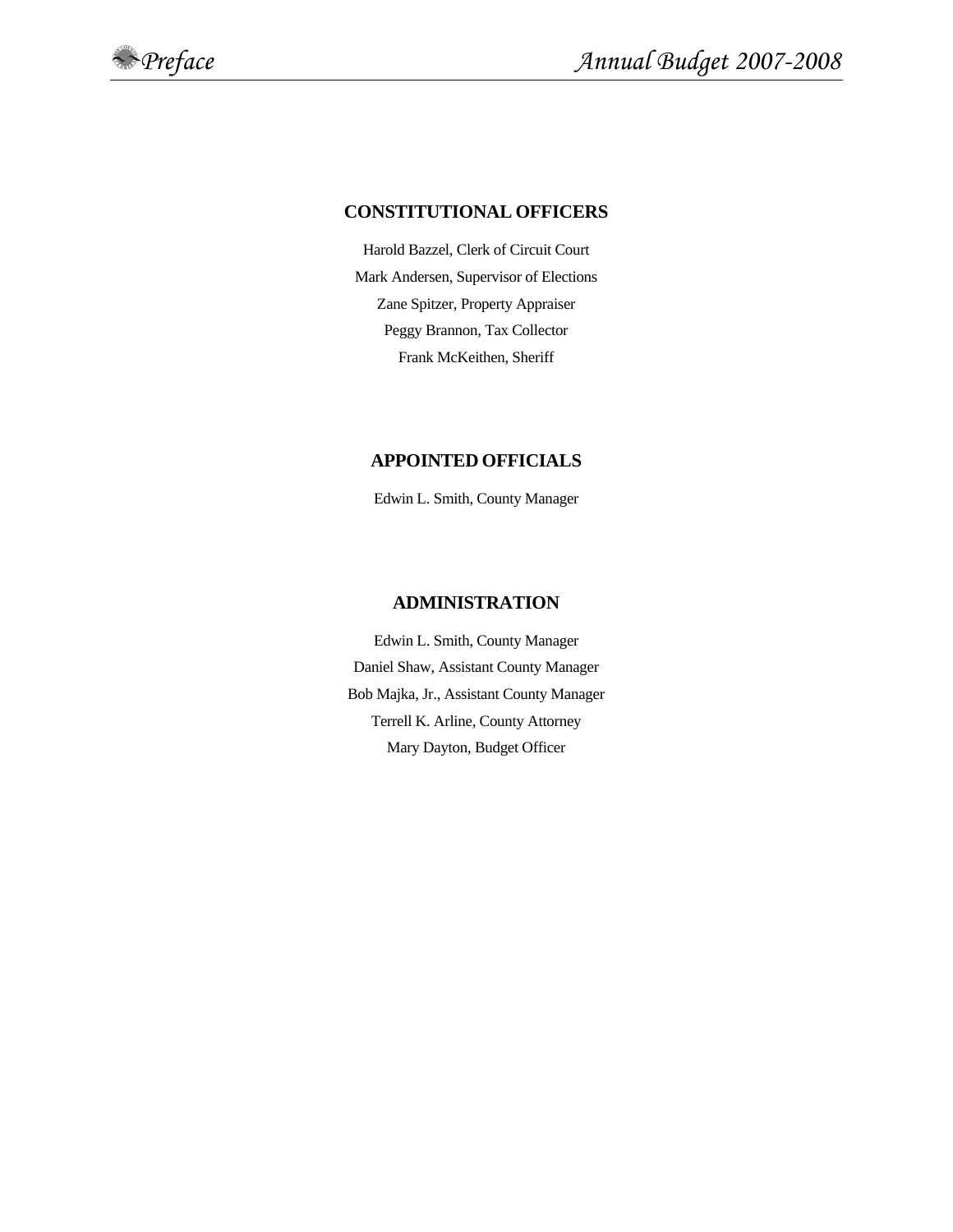

# **DOCUMENT PREPARATION TEAM**

#### **BUDGET OFFICE**

Mary Dayton, Budget Officer Ashley Stukey, Assistant Budget Officer Debbie Cuthbert, Budget Analyst I Sheila Faries, Contract Coordinator/Budget Technician Catherine Zehner, Grants Specialist Valerie Smith, Senior Staff Assistant

## **SPECIAL THANKS**

All Departments, Divisions and Agencies for their assistance GIS Staff for all those capital project maps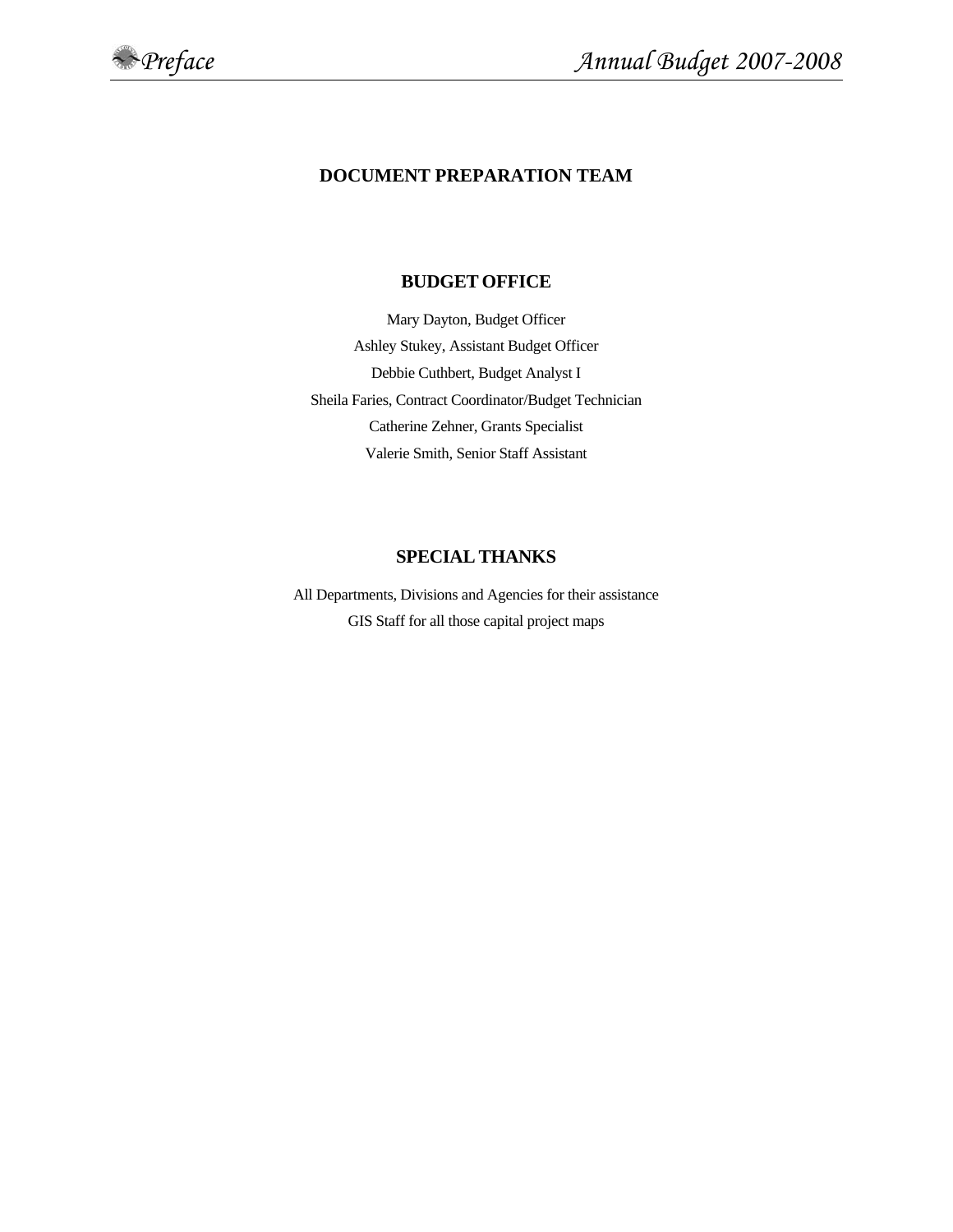

The Government Finance Officers Association of the United States and Canada (GFOA) presented an award of Distinguished Budget Presentation to the Bay County Board of County Commissioners for its annual budget for the fiscal year beginning October 1, 2006.

In order to receive this award, a governmental unit must publish a budget document that meets program criteria as a policy document, as an operations guide, as a financial plan and as a communication device.

The award is valid for a period of one year only. We believe our current budget continues to conform to program requirements, and we are submitting it to GFOA to determine its eligibility for another award.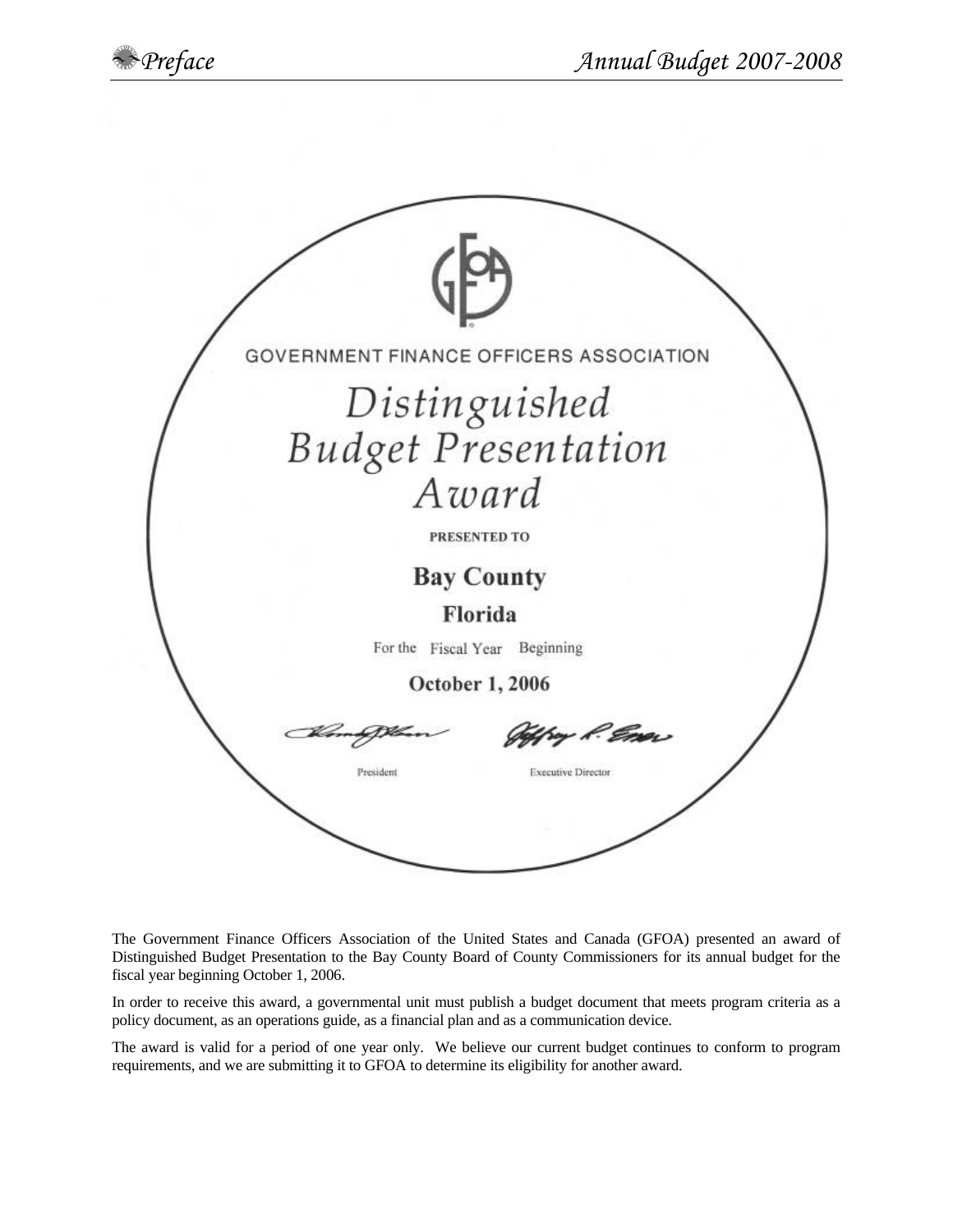#### **Introduction**

#### **Budgetary**

# Section "A" - General Fund

| ocaciai runu |  |
|--------------|--|
|              |  |
|              |  |
|              |  |
|              |  |
|              |  |
|              |  |
|              |  |
|              |  |
|              |  |
|              |  |
|              |  |
|              |  |
|              |  |
|              |  |
|              |  |
|              |  |
|              |  |
|              |  |
|              |  |
|              |  |
|              |  |
|              |  |
|              |  |
|              |  |
|              |  |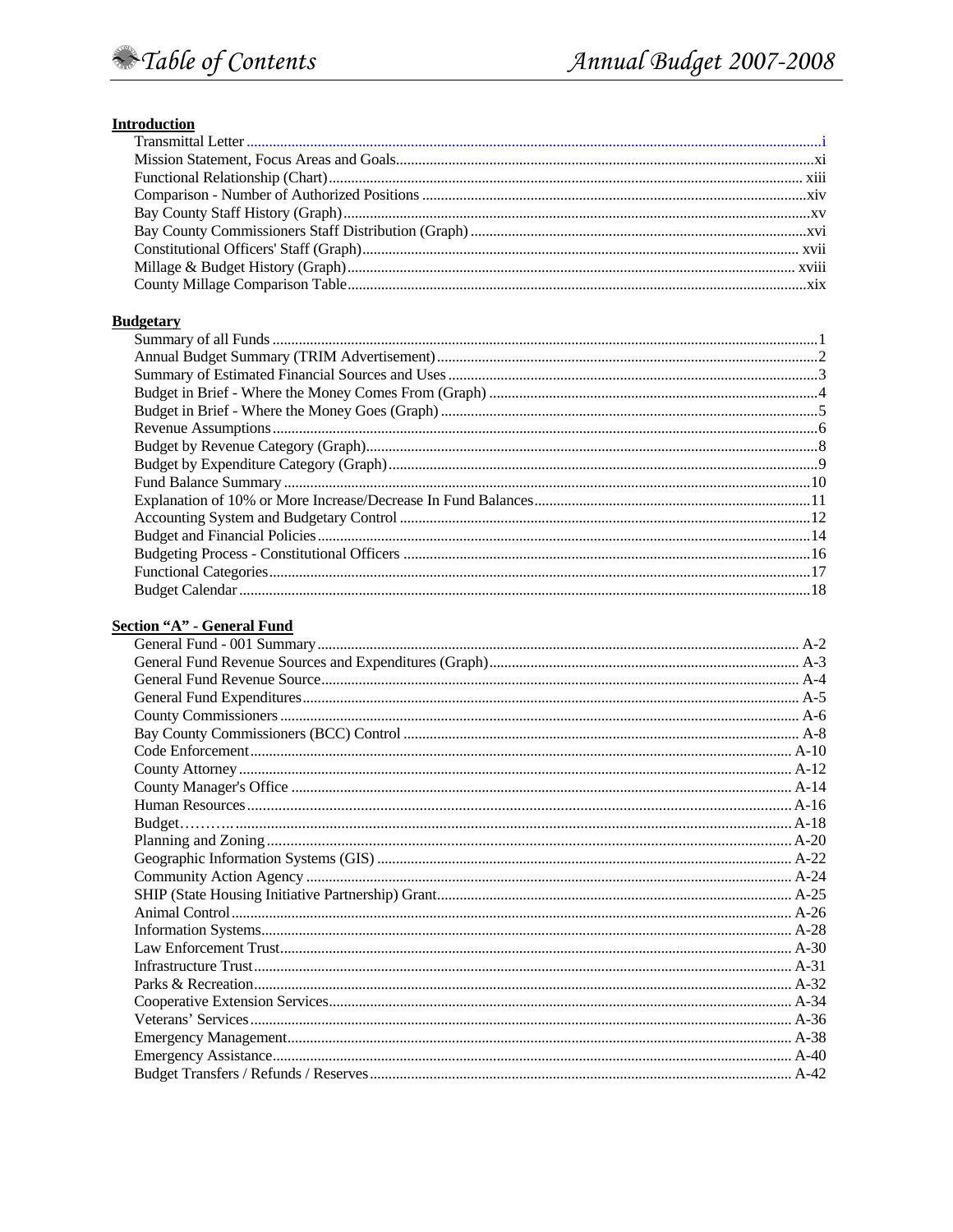#### **Section "A" - General Fund - Constitutionals**

#### **Section "A" - General Fund - Court System**

#### **Section "B" - Transportation**

| <b>SPECIAL REVENUE FUNDS</b> |  |
|------------------------------|--|
|                              |  |
|                              |  |
|                              |  |
|                              |  |
|                              |  |
|                              |  |
|                              |  |
|                              |  |
|                              |  |
|                              |  |
|                              |  |
|                              |  |
|                              |  |
|                              |  |
|                              |  |
|                              |  |
| <b>STORMWATER</b>            |  |
|                              |  |
|                              |  |
|                              |  |
|                              |  |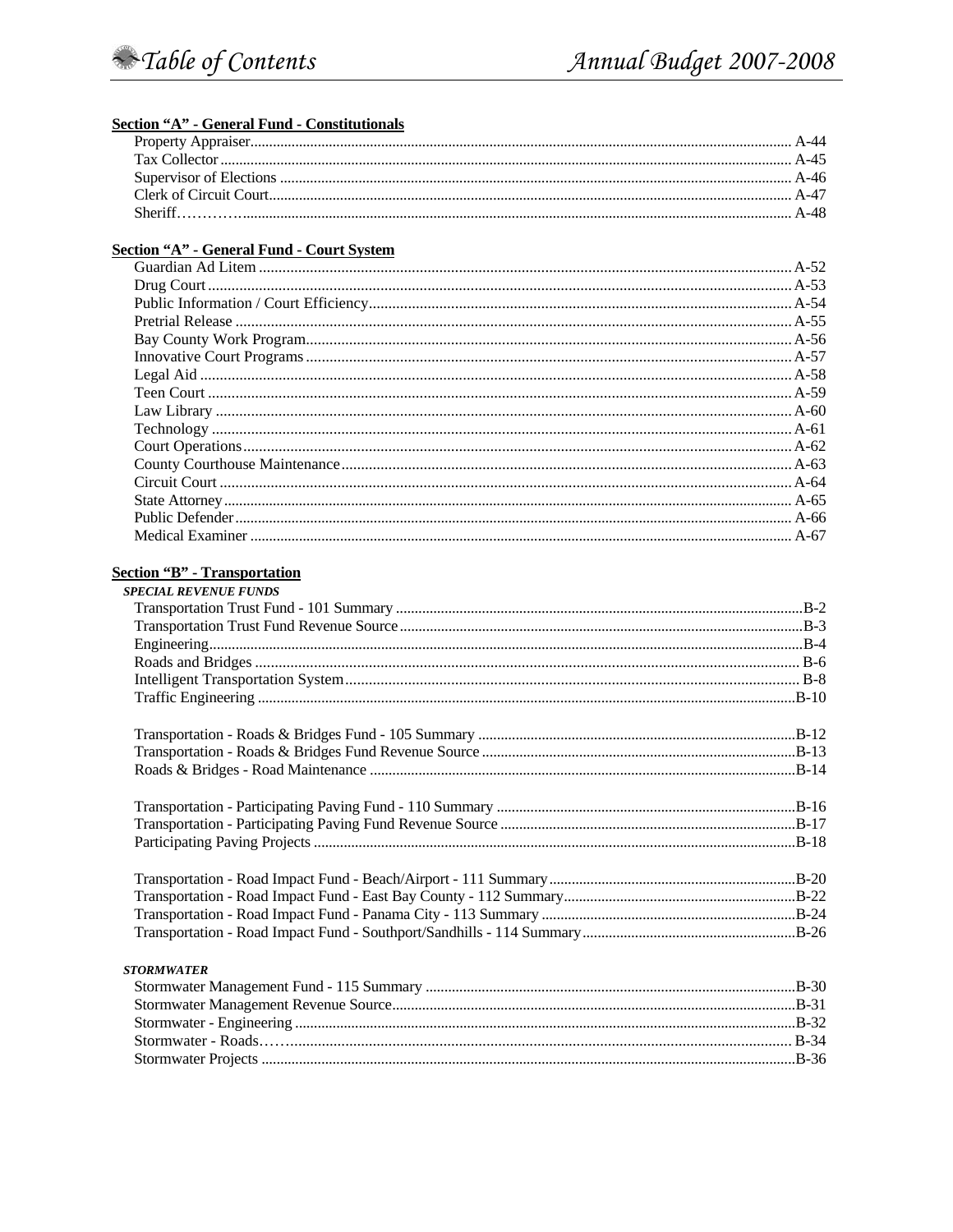# Table of Contents

| <b>LIBRARY</b>                                                                 |  |
|--------------------------------------------------------------------------------|--|
|                                                                                |  |
|                                                                                |  |
|                                                                                |  |
| <b>TOURIST DEVELOPMENT</b>                                                     |  |
|                                                                                |  |
|                                                                                |  |
|                                                                                |  |
|                                                                                |  |
|                                                                                |  |
|                                                                                |  |
|                                                                                |  |
|                                                                                |  |
|                                                                                |  |
| <b>PUBLIC SAFETY</b>                                                           |  |
|                                                                                |  |
|                                                                                |  |
|                                                                                |  |
|                                                                                |  |
|                                                                                |  |
|                                                                                |  |
| <b>MOSQUITO CONTROL</b>                                                        |  |
|                                                                                |  |
|                                                                                |  |
|                                                                                |  |
| <b>FIRE SERVICES</b>                                                           |  |
|                                                                                |  |
|                                                                                |  |
|                                                                                |  |
|                                                                                |  |
|                                                                                |  |
| <b>Section "C" - Enterprise Funds</b>                                          |  |
| <b>WATER</b>                                                                   |  |
|                                                                                |  |
|                                                                                |  |
|                                                                                |  |
|                                                                                |  |
|                                                                                |  |
|                                                                                |  |
|                                                                                |  |
| MILITARY POINT ADVANCED WASTEWATER TREATMENT FACILITY (MPAWTF) - JOINT VENTURE |  |
|                                                                                |  |
|                                                                                |  |
|                                                                                |  |
|                                                                                |  |
|                                                                                |  |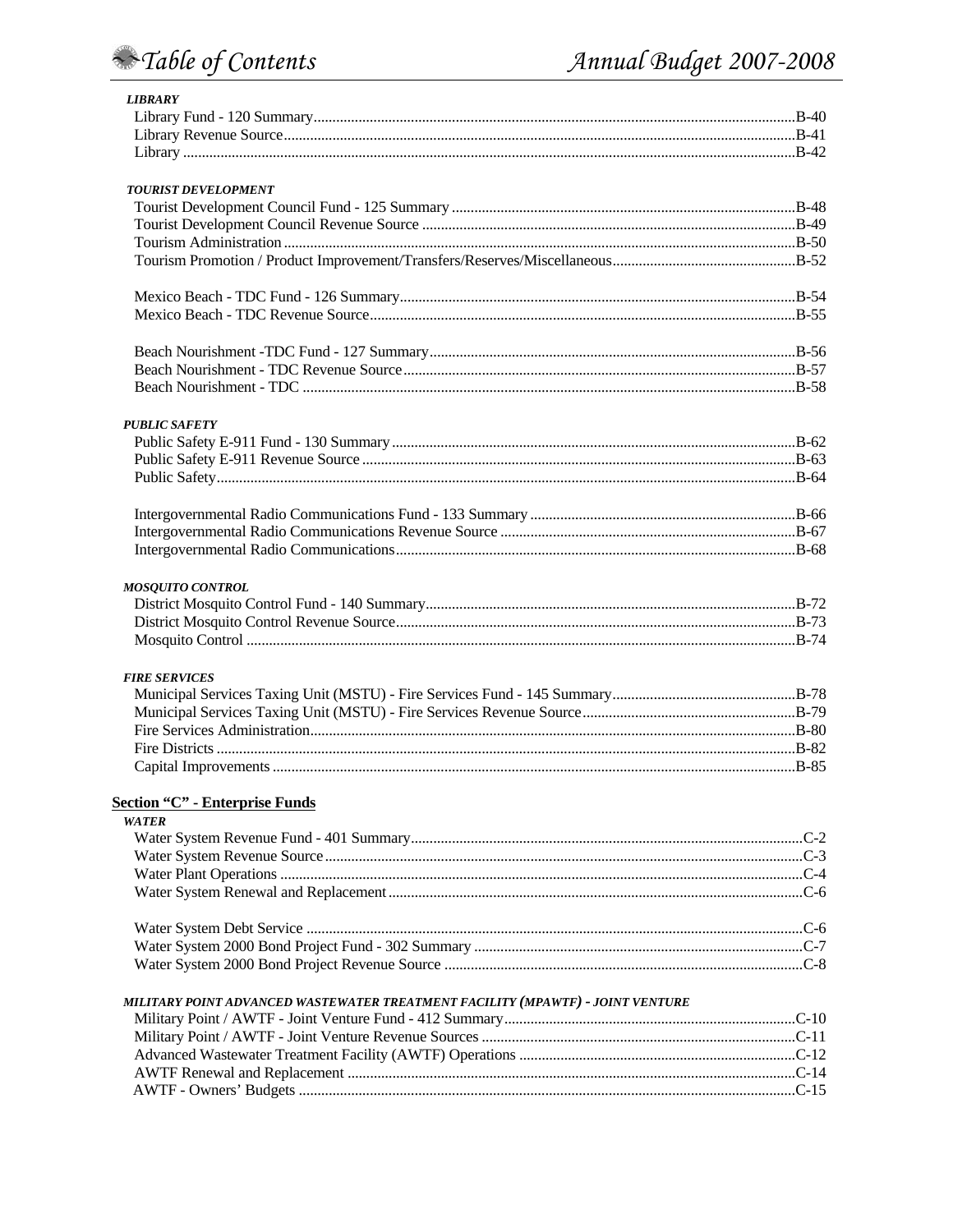| <b>RETAIL WATER &amp; WASTEWATER</b>         |  |
|----------------------------------------------|--|
|                                              |  |
|                                              |  |
|                                              |  |
|                                              |  |
|                                              |  |
|                                              |  |
| <b>INDUSTRIAL WASTE</b>                      |  |
|                                              |  |
|                                              |  |
|                                              |  |
|                                              |  |
| <b>SOLID WASTE</b>                           |  |
|                                              |  |
|                                              |  |
|                                              |  |
|                                              |  |
|                                              |  |
|                                              |  |
|                                              |  |
|                                              |  |
|                                              |  |
|                                              |  |
|                                              |  |
|                                              |  |
| <b>BUILDERS' SERVICES</b>                    |  |
|                                              |  |
|                                              |  |
|                                              |  |
| <b>Section "D" - Internal Services Funds</b> |  |
|                                              |  |
|                                              |  |
|                                              |  |
|                                              |  |
|                                              |  |
|                                              |  |
|                                              |  |
|                                              |  |
|                                              |  |
|                                              |  |
|                                              |  |
|                                              |  |
| <b>Section "E" - Miscellaneous Funds</b>     |  |
|                                              |  |
|                                              |  |
|                                              |  |
|                                              |  |
|                                              |  |
|                                              |  |
|                                              |  |
|                                              |  |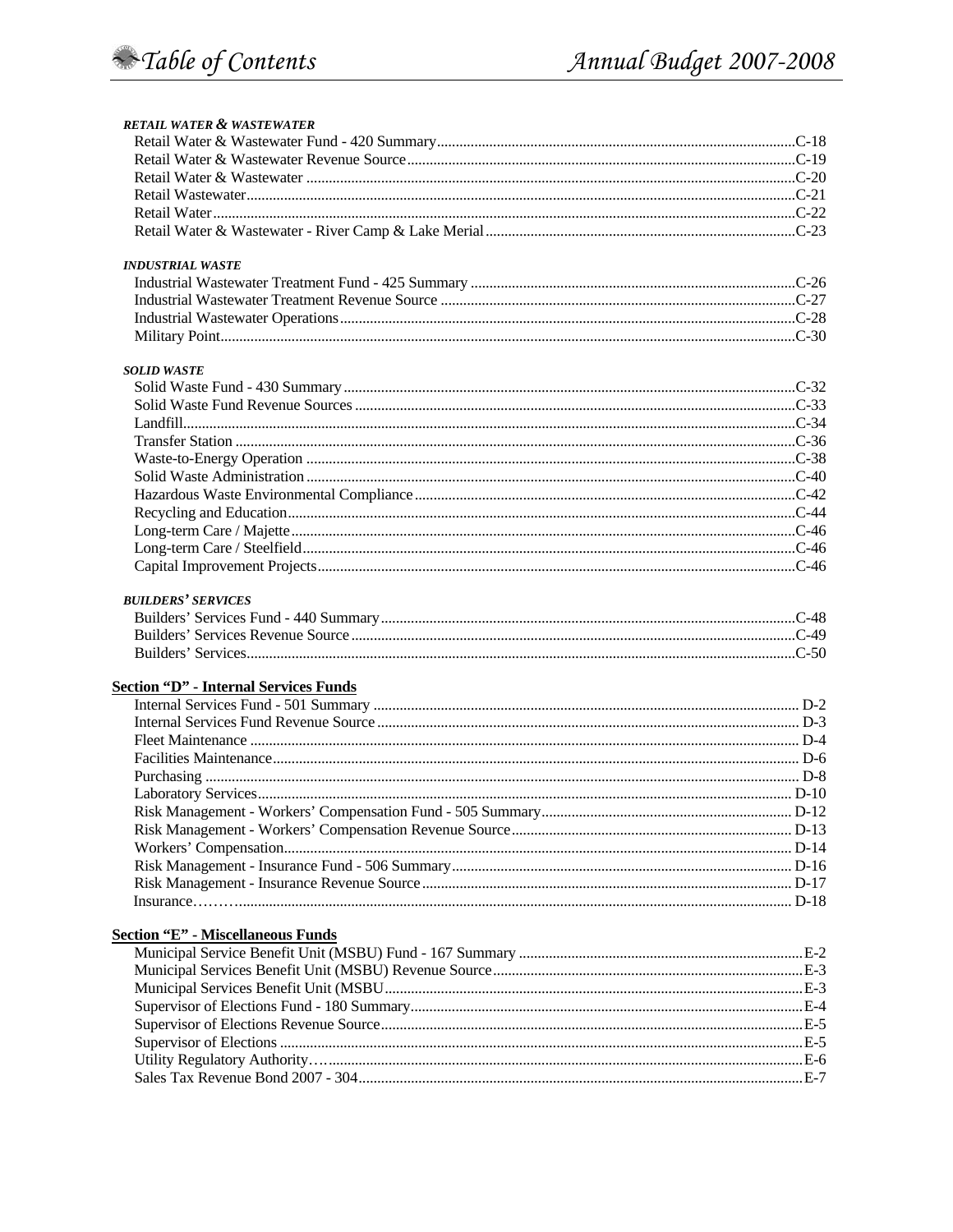# **Section "F" - Capital Improvements**

| Section "G" - Debt        |  |
|---------------------------|--|
|                           |  |
|                           |  |
|                           |  |
| Section "H" - Statistical |  |
|                           |  |
|                           |  |
|                           |  |
|                           |  |
|                           |  |
|                           |  |
|                           |  |
|                           |  |
|                           |  |